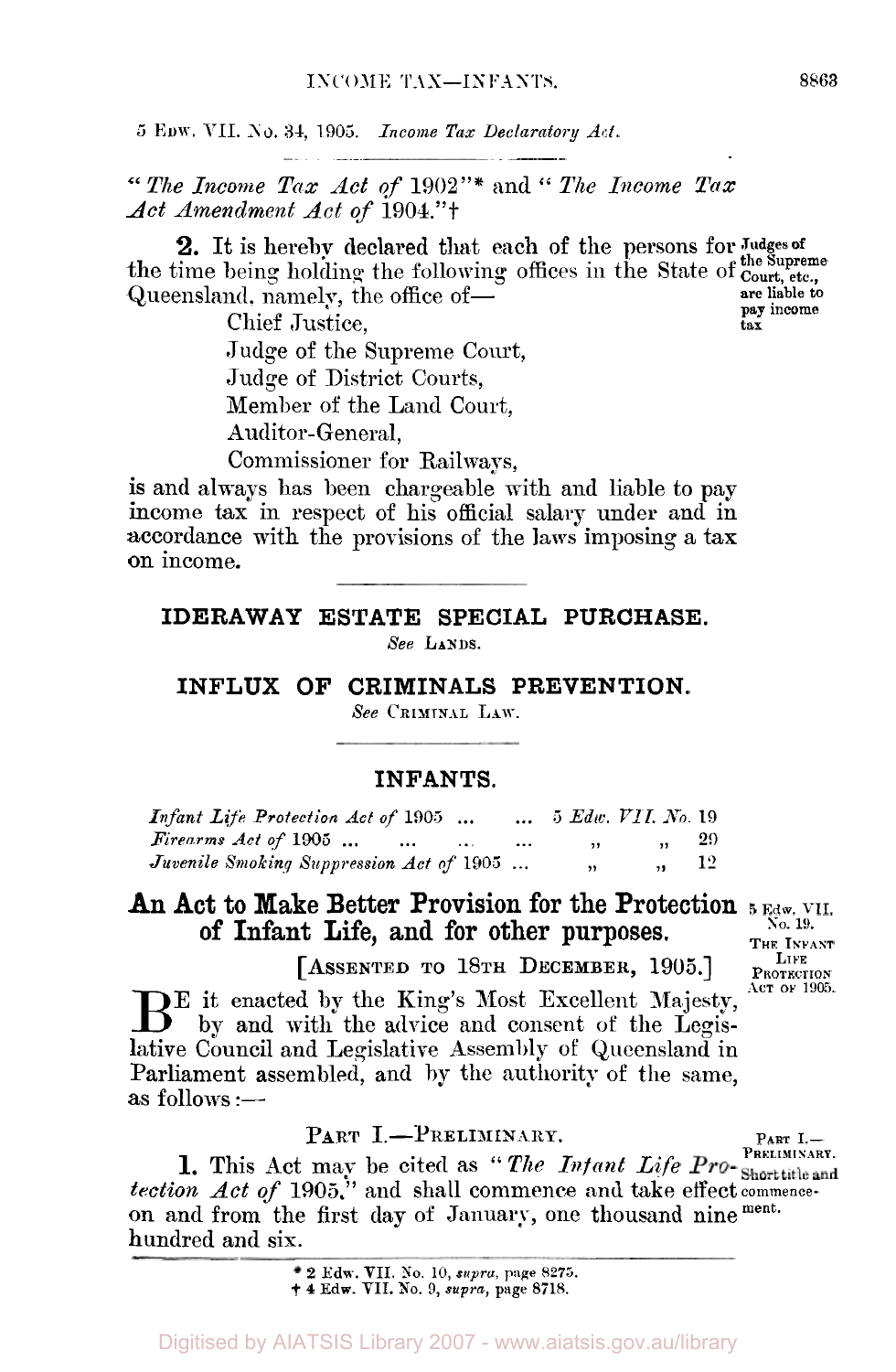| 8864                                                                                  | INFANTS.                                                                                                                                                                                                                                                                                                                                                                                                                                                                                                                                                                                                                                                                                                                                                                                                                                                                                                 |  |  |
|---------------------------------------------------------------------------------------|----------------------------------------------------------------------------------------------------------------------------------------------------------------------------------------------------------------------------------------------------------------------------------------------------------------------------------------------------------------------------------------------------------------------------------------------------------------------------------------------------------------------------------------------------------------------------------------------------------------------------------------------------------------------------------------------------------------------------------------------------------------------------------------------------------------------------------------------------------------------------------------------------------|--|--|
| PART. $I -$<br>Preliminary.                                                           | Infant Life Protection Act. 5 EDW. VII. No. 19,                                                                                                                                                                                                                                                                                                                                                                                                                                                                                                                                                                                                                                                                                                                                                                                                                                                          |  |  |
| Parts of Act.                                                                         | <b>2.</b> This Act is divided into Parts, as follows :-<br>PART I.-PRELIMINARY;<br>PART II.-NURSING HOMES;<br>PART III.-ADOPTION OF INFANTS;<br>PART IV.-ILLEGITIMATE INFANTS;<br>PART V.-GENERAL.                                                                                                                                                                                                                                                                                                                                                                                                                                                                                                                                                                                                                                                                                                       |  |  |
| Repeal.                                                                               | 3. Part VIII. of "The Health Act of $1900$ "*<br>is<br>repealed.                                                                                                                                                                                                                                                                                                                                                                                                                                                                                                                                                                                                                                                                                                                                                                                                                                         |  |  |
| Interpre-<br>tation.<br>$V_a$ . No. 1198, <b>Cates-</b><br>s. 3.                      | 4. In this Act, unless the context otherwise indi-<br>"Commissioner" means the person for the time<br>being holding the office of Commissioner of<br>Police, or the person for the time being<br>appointed by the Governor in Council in the<br>place of the Commissioner of Police;<br>"Minister" means the Home Secretary or other<br>Minister of the Crown charged for the time<br>being with the administration of this Act;<br>"Nursing Home" means a house registered as a<br>nursing home under this Act;<br>"Regulations" means regulations made under this<br>Act;<br>"Relatives" means and includes parents, grand-<br>parents, and uncles and aunts by consanguinity<br>or affinity, and in the case of illegitimate<br>infants means and includes the persons who<br>would be so related if the infant were legitimate;<br>"This Act" means this Act and any regulations<br>made thereunder. |  |  |
| PART II.-<br>Nursing<br>HOMES.<br>Application<br>of Act,<br>64 Vic. No. 9,<br>s. 158. | PART II.-NURSING HOMES.<br>5. This Part of this Act shall not extend to-<br>$(a)$ The relatives or lawful guardians of any infant<br>retained or received by such relatives<br>or<br>guardians;<br>$(b)$ Any person receiving any infant for the pur-<br>pose of nursing or maintaining such infant<br>under the provisions of any Act relating to<br>orphanages;<br>Any person exempted for the time being from<br>(c)<br>the operation of this Act by special order of<br>the Minister.                                                                                                                                                                                                                                                                                                                                                                                                                |  |  |

 $\overline{\hspace{1em}}$  **\*** 64 Vic. No. 9, *supra*, page 7261.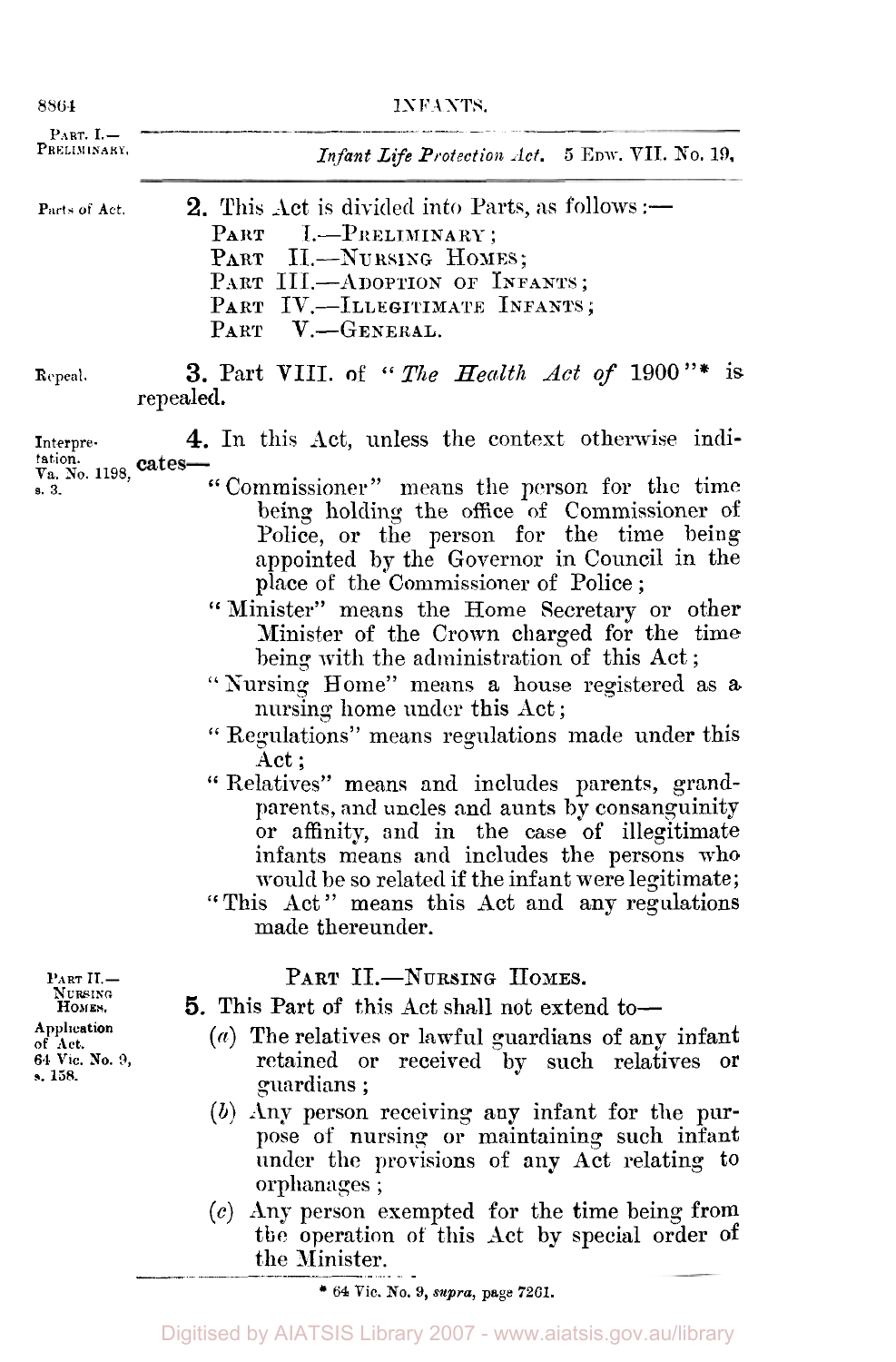**PART II.- N** URSING<br>HOMES.

**6.** (1.) No person shall, in consideration of any pap- **Nursing**  ment or reward, retain in or receive into his care or charge homes and ment or reward, retain in or receive into his care or charge  $\frac{1}{\text{occupers to}}$ <br>in any house any infant under the age of three years for **be** registered.<br>**the nurmose of either**  $\sum_{s=4}^{n}$  **No. 2198.** The purpose of either-

- *(a)* Nursing or maintaining such infant apart from its parents for a longer period than forty-eight hours; or
- (b) Adopting such infant—

unless such person is registered as the occupier of such house, and such house is also registered as a nursing home under this Act.

 $(2.)$  In no case shall any such payment or reward be Payments to otherwise than by way of periodical instalments, and no be periodical. such instalment shall be paid for more than four weeks in advance or exceed the sum of twenty shillings per week.

**(3.)** The clerk of petty sessions map receive payment of any sum in advance for the keep and care of any child in a nursing home, and may pay out such money in monthly instalments not exceeding the instalments limited by the next preceding subsection. In case of the death of the infant, any sum unexpended after payment of funeral expenses shall be returned to the person entitled to receive the same.

kept in which shall be entered the name of every person  $v_a$ ,  $x_0$ ,  $v_a$ ,  $y_b$ ,  $y_b$ ,  $y_c$ ,  $y_c$ ,  $y_c$ ,  $y_c$ ,  $y_c$ ,  $y_c$ ,  $y_c$ ,  $y_c$ ,  $y_c$ ,  $y_c$ ,  $y_c$ ,  $y_c$ ,  $y_c$ ,  $y_c$ ,  $y_c$ ,  $y_c$ ,  $y_c$ ,  $y_c$ ,  $y_c$ ,  $y_c$ ,  $y_c$ ,  $y_c$ ,  $y$ who applies to be registered and to have his house registered .<sup>5</sup>. as a nursing home under this Act, and the situation of such nursing home, together with the maximum number of children that may be nursed therein, and with such other particulars as may he required by the regulations. **7.** The Commissioner shall cause a register to be Manner of

Every such registration shall, unless cancelled under this Act, remain in force until the thirty-first day of December next following the making thereof , and no longer unless the same is renewed.

Registrations may be renewed during the month of December in which the same expire. All such renewed registrations shall take effect from the first day of January next ensuing, and shall, unless cancelled under this **Act,**  remain in force for one year.

N **o** fee shall be payable for any registration or renewed registration.

The officer in whose charge such register is kept shall give to the person registering **a** certificate under his hand of such registration or renewal, which shall **in** all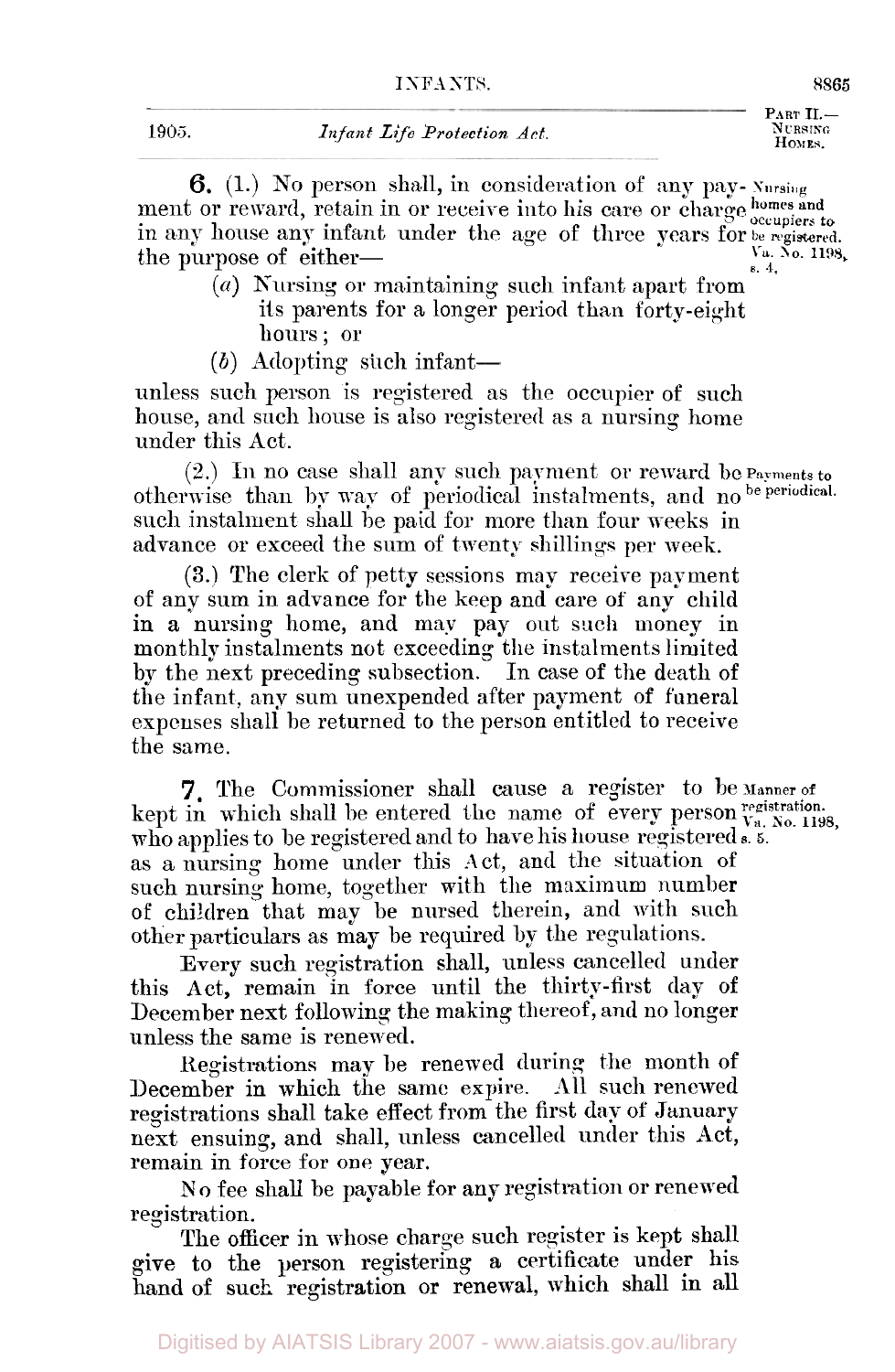#### **8866 INFA NTS.**

PART II.-<br>Nursing<br>Homes.

*Infant Life Protection Act.* 5 EDW. VII. No. 19,

matters be *prima facie* evidence of such registration or renewal. Such certificate shall disclose the maximum number of infants permitted to be kept in such home.

**Commissioner** *8.* The Commissioner map refuse to register any **may register. refuse to** person applying for registration, or to renew any registraregister.<br>Va. *No.* 1198, tion, unless he is satisfied that the applicant is of good character and able to properly nurse and maintain any infants in his care or charge.

The Commissioner may refuse to register or renew the registration of any nursing home, unless he is satisfied that the house is suitable for the purpose and is situated in a suitable locality.

Roll **of 9.** (1.) Every registered person shall keep at the **nursing** Va. *No.* **home.** 1198, nursing home *a* roll, in which he shall immediately enter *s.* 9. the name, sex, and age of each infant retained in or received into his care or charge.

He shall immediately also enter in such roll opposite the name of each infant the date when such infant was so retained or received, and the full names and places of residence and occupations of its parents, and of the person by whom such infant was left or from whom it was received, and, if such last-mentioned person is a married woman, the full name and the occupation of her husband, and also particulars of the periodical payments to be made in respect of such infant and by whom they are to be made.

In case of default in the making **of** any such periodical payment, he shall also, within three days after the same became due, give written notice in prescribed form to the Commissioner of the fact of such default.

**(2.)** If any such infant is removed from such nursing home, whether before or after attaining the age of three pears, such registered person shall immediately after such removal enter in such roll the date of such removal and the full name and place of residence and occupation of the person by whorn such infant was removed.

*(3.)* Every registered person shall cause the person from whom an infant is received, or by whom an infant is removed, to sign such entry, and shall forward to the Commissioner a copy of each such entry within three days after the reception or removal of each infant.

**(4.)** He shall at all times produce such roll forthwith upon demand by any member of the police force of the rank of acting sergeant or of higher rank, who may examine and peruse the same and, if **he** thinks proper, retain it.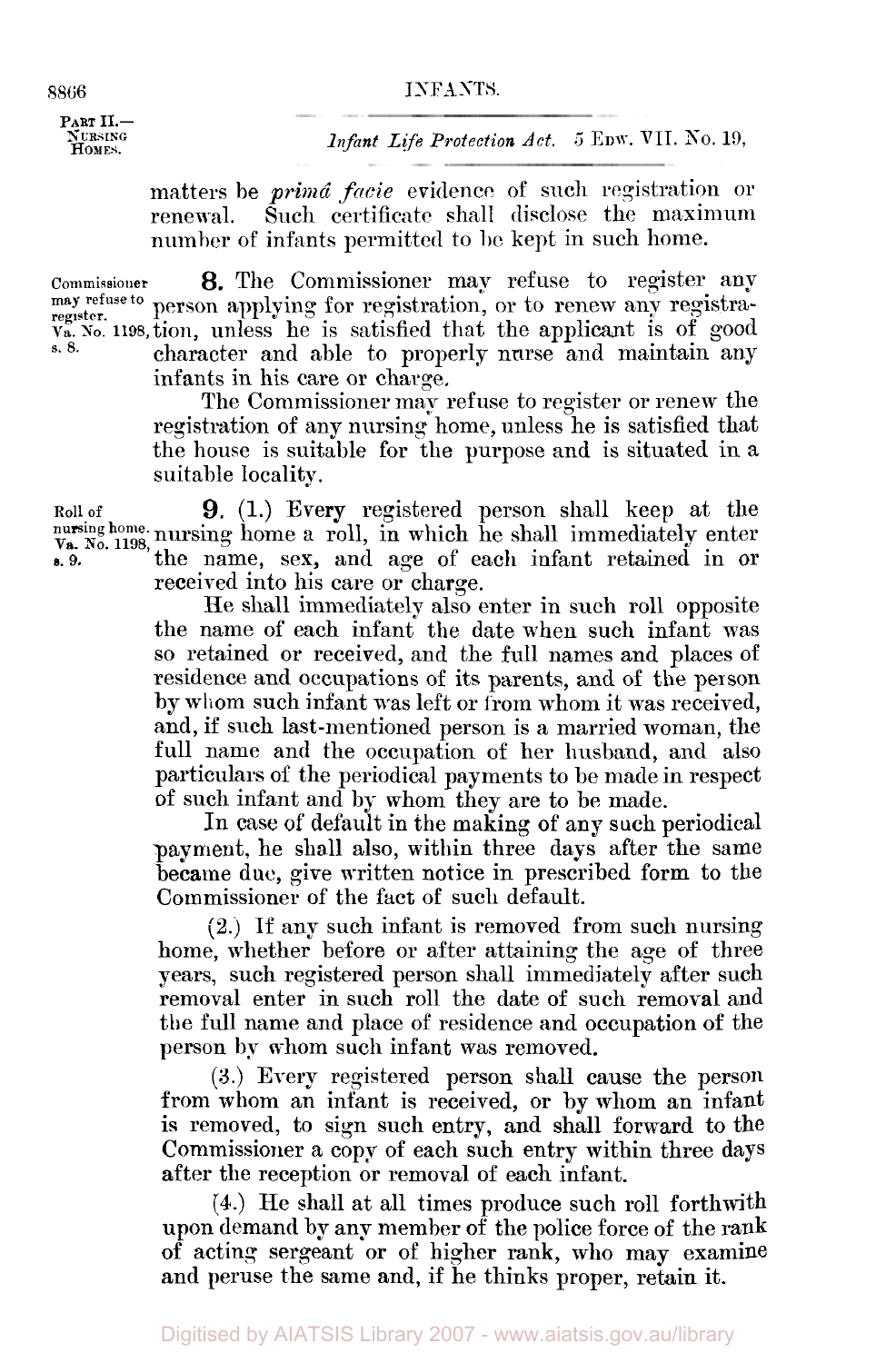1905. *Infant Life Protection Act.* **CONSTRUMER POWER.** *HOMES.* 

**10.** It shall be the duty of every registered person to Duty and provide every infant, while in his care or charge, with *responsibility* registered **proper** and sufficient food number and attention  $\mathbf{r}$ pr oper and sufficient food, nursing, and attention, **and** with **person**  all other necessaries of life, **and** to keep every part of **the**  nursing home at all times in a fit and proper state for the reception of infants, and to do, observe, and carry out all the acts, requirements, and direction.; prescribed **by** this Act or by any order of the. Commissioner in relation to the nursing home. And the Commissioner is hereby empowered to make any such order having for its object the effectual execution of the foregoing provisions.

And every registered person shall be held responsible not only for his own acts or default in relation to the nursing home, but also for any act or default of any member of his family or of any person employed by him at or in connection with the nursing home.

**11.** If at any time it is made to appear to the Com- Names may missioner that any registered person has been guilty of from register. neglecting any infant in his care or charge, or is incapable **Va** *SO.* 1198, of providing any such infants with proper food or attention.<sup>8.11.</sup> or that the nursing home is unfit for the reception of infants, or if for any other reason it appears to the Commissioner desirable so to do, he may, after at least ten days' notice in writing served by leaving the same at the nursing home, cancel the registration of such person and such nursing home.

The Commissioner may at the time of giving such notice order the immediate removal of such infants from such nursing home to the care of a State inspector of orphanages, who shall then be charged with their care until they can be restored to their relatives or guardians or he otherwise lawfully disposed of ; and the said inspector may recover the cost of the removal, maintenance, and clothing of and medical attendance on such infants from the persons legally responsible therefor.

Any registered person may, within one week after service of such notice, give notice in writing to the Commissioner of his intention to appeal, and such notice shall he accompanied by a deposit of twenty shillings. Thereupon the Commissioner shall refrain from cancel-<br>ling such registration, and shall inform the Minister, ling such registration, and shall inform the who shall fix a time for the hearing of such appeal by some person authorised by him in that behalf, of which due notice shall be given to the Commissioner and person appealing; and the person so authorised shall at the

**PART 11.- Nu RSING**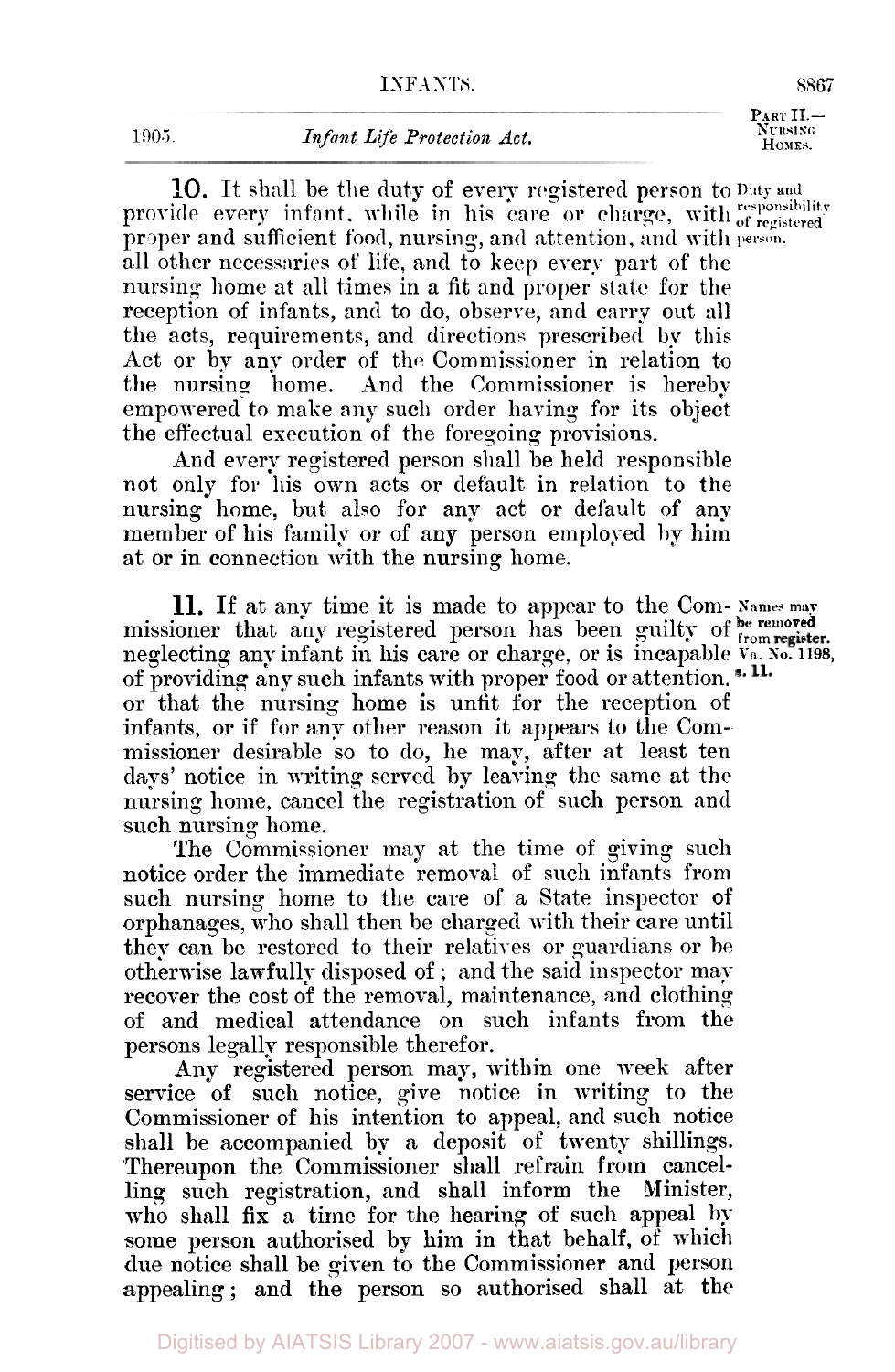#### **8868 IS** FANTS

-~ ~ ~ ~-~ ~ **P A R T I I -** \_\_ **NURSING** *Infant Life Protection Act.* **5 EDW. VII. No. 19,** *HOME***s.** 

> appointed time proceed to hear the Commissioner and the person appealing or their representatives, and shall determine the appeal, and if he decides that such cancellation shall be made the Commissioner shall act accordingly, and the sum of twenty shillings deposited as aforesaid shall be forfeited and paid into the Consolidated Revenue, but otherwise the same shall be repaid to the person depositing the same. The decision on such appeal shall not be subject to review in any court of law, and shall be final and conclusive.

> Any infants removed by order of the Commissioner under the authority of this section and not restored to the custody of their relatives or guardians shall, if such registration is not cancelled, be returned to the nursing home.

**cease, child.** 

If **periodical 12. If** any person who has placed an infant in a nursing home ceases for the space of four consecutive weeks to make **Commissioner the payments arranged for with the keeper of the nursing to deal with home, the Commissioner on require the payment** home, the Commissioner, on receipt of notice thereof from the keeper of such nursing home, shall deal with such child in *the* method provided for by the preceding section.

Notice to be **13.** Every registered person shall, within twenty-four given of death hours after the death of an infant in his care or charge, of infant; notice attention of all intents in its case of causes,<br>inquest to be given of the police thereof to the police<br>held, and officer in charge of the pearest police station and thereheld, and officer in charge of the nearest police station, and there-<sup>to</sup> **Home upon** an inquest shall be held.<br>Secretary. The institute of the pose

Secretary. The justice of the peace holding such inquest shall<br>va. No. 1198, inquire not only into the immediate cause of death, but inquire not only into the immediate cause of death, but into all such circumstances as may throw any light upon the treatment and condition of the infant during life, and also into any other matters in his opinion requiring inrestigation in the interests of public justice ; and such justice after holding such inquest shall report to the Minister the cause of death, and shall in such report make such remarks with respect to the matter as to him seem fit.

> **No** infant dying while in the care or charge of a registered person shall (unless such infant is the child of such person) be buried without the production of a certificate under the hand of such justice authorising such burial.

**Inspection.** 

**14.** The Commissioner, or any member of the police V<sub>a</sub>. No. 1198, force authorised by him, or any inspector appointed for the purposes of this Act, accompanied, if thought desirable, by *a* legally qualified medical practitioner, may from time to time, subject to the regulations, inspect any nursing home and all infants therein. Such inspection shall take place not less than once in every three months.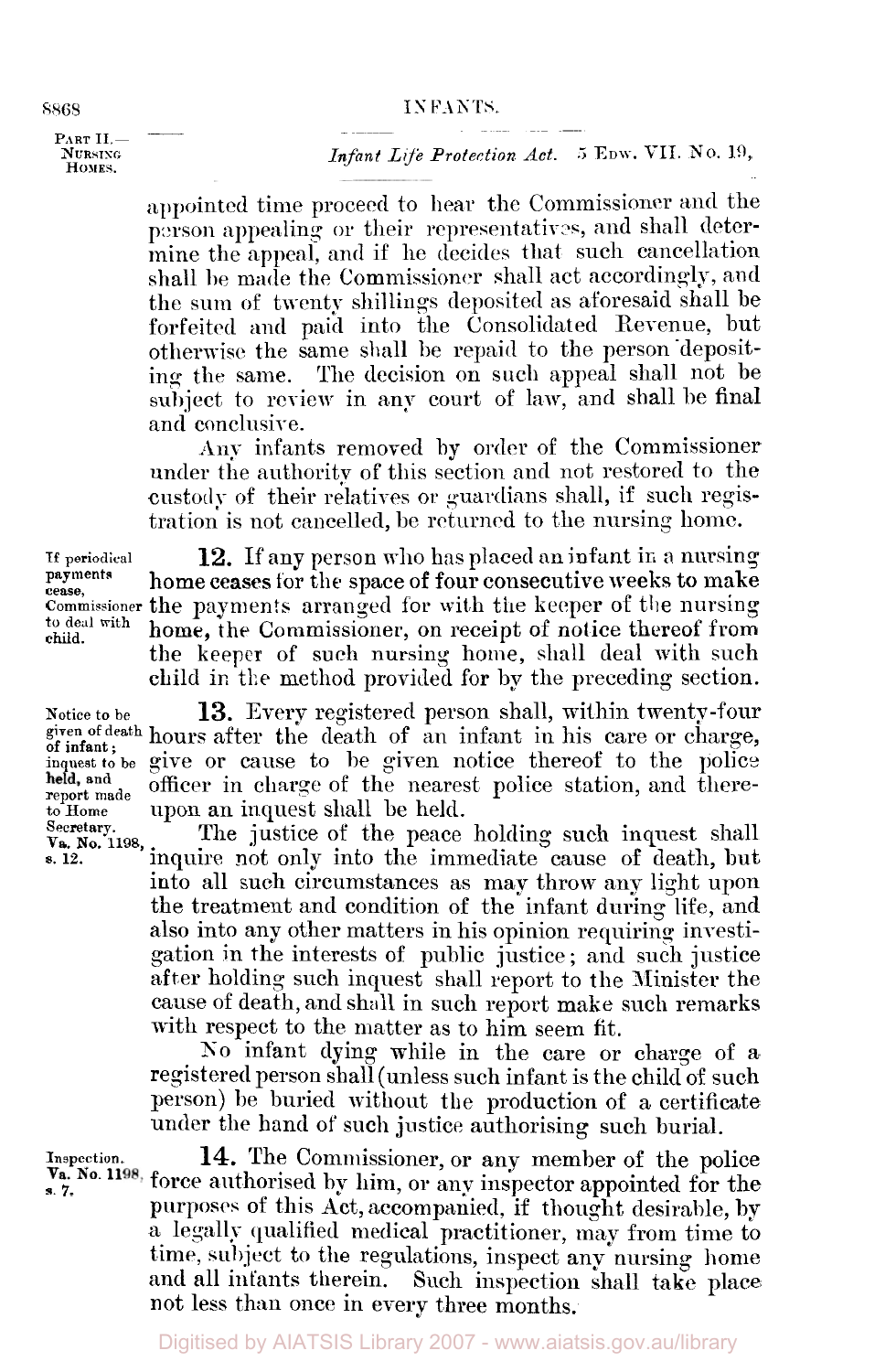**1905.** *Infant Life Protection Act.* **CONSCRUTION CONSCRUTION CONSCRUTIVE ADOPTION** 

PART **III.**-<br>ADOPTION OF

PART III.-ADOPTION OF INFANTS.

15. If any person, including any relative of **an Registration**  illegitimate infant other than its parents, adopts or takes  $_{\text{inert}}^{\text{of adopted}}$ over the entire care and charge of any infant under the  $V_a$ .  $X_o$ , 1198, age of three years from its parents or lawful guardians s *22*  under such circumstances that the provisions of Part II. of this Act are not applicable, **such** person shall, within fourteen days after so doing, give or **send** notice thereof to the Commissioner, with full particulars of his name and place of residence **and** occupation and of the name and age of such infant.

Nothing in this section shall excuse any person from making any other registration required **by** any other provision of this Act or from any penalty for omitting so to do.

**16.** (1.) All remedies against the father of **an** illegi-PART IV.—ILLEGITIMATE INFANTS. PART IV. timate child are extended to the recovery of any **sum** not **Recorery** of exceeding ten pounds for confinement expenses. "Con-expenses. finement expenses" includes reasonable medical and S.A. No. 702. nursing expenses attendant upon the confinement of the mother and the cost of her board and lodging and the clothing necessary for the child for two months after its birth.

**(2.)** An order for confinement expenses may be made on complaint thereof, or such order may be made thereof without any complaint in any proceedings against the father for the maintenance of the child, and such order map be made separately or included in any other order against the father.

**(3.)** Proceedings may be taken against the father of an illegitimate child for maintenance or for confinement expenses either before or after the birth of the child.

**(4.)** So order shall be made before the birth of the child unless, in addition to the evidence necessary to establish paternity it shall be proved **by** the evidence of some duly qualified medical practitioner that the alleged mother is quick with child.

(5.) Every order made before the birth of **a** child shall specify a date, not later than five months thereafter, when the order shall lapse if the child shall not have been born, and in the meantime all moneys received **under** the order shall be retained in the control of the clerk of petty sessions or other person appointed under the regulations, to be returned to the alleged father failing the birth of the child, but on such birth to be applied pursuant to the order.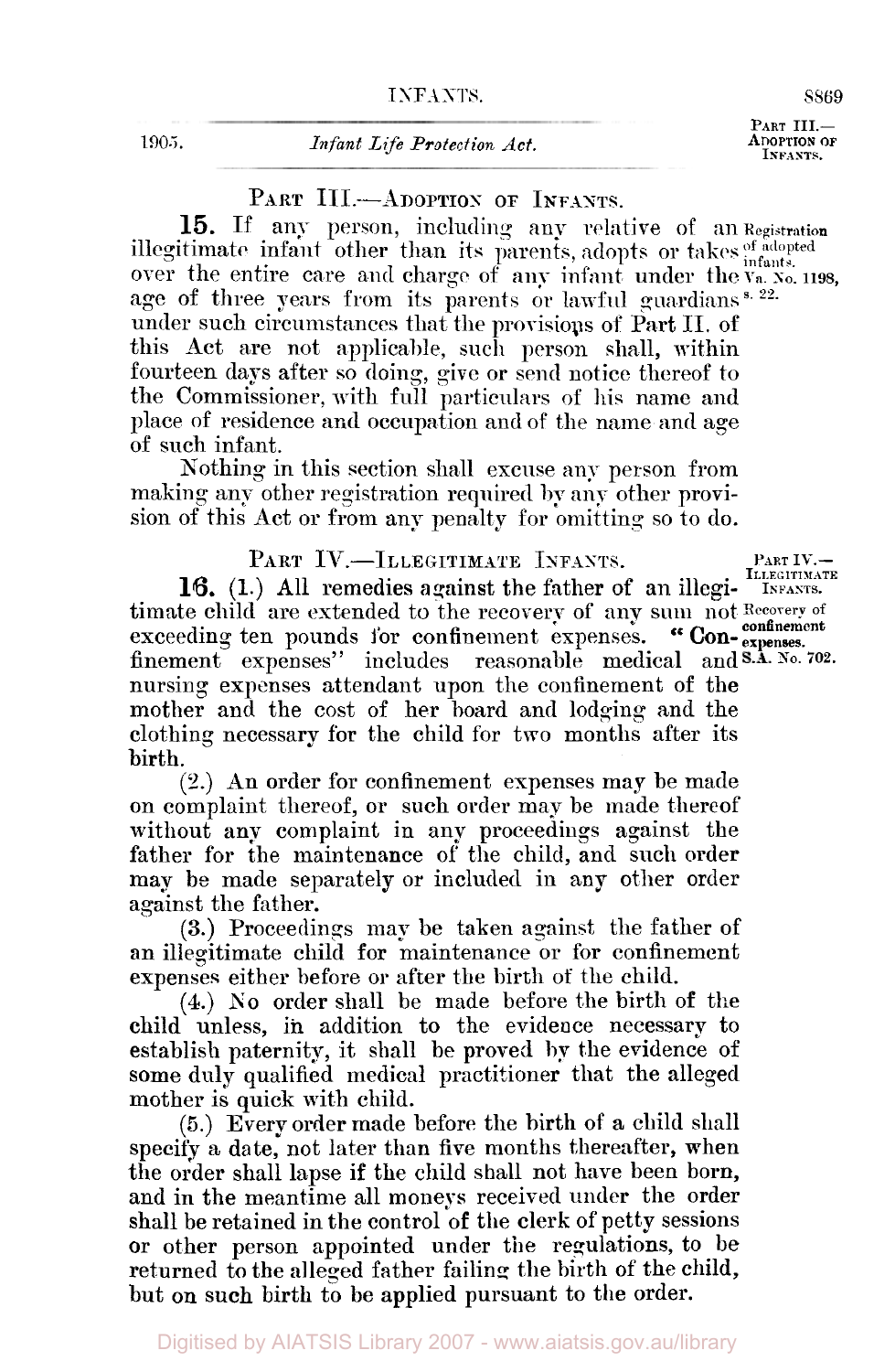**8870 INFANTS**. **PART IV.- ILLEGITIM** ATE INFANTS.

**(6.)** All complaints under this Part of this Act may be made by or on behalf of the mother or child, or by the Commissioner or whom he may appoint for that purpose, or by any person appointed under the regulations.

**(7.)** Proceedings shall be had, heard, and cletermined and appealed against under this Part of this Act as in the case of a cornplaint that a child has been left by the father without adequate means of support; and for the purposes of this Part of this Act any police magistrate, justice, and every Court of Appeal shall possess all the powers which they now possess or may hereafter possess in any proceedings upon or incidental to any complaint that a child has been left by the father without adequate means of support or to any complaint for maintenance.

**Notice of 17.** (1.) The occupier of every house or place in which birth or death an illegitimate infant is born shall, within three days after **infants.** the birth of such child, give notice thereof in writing to the  $V_a$ . No. 1198, district registrar or an assistant district registrar of births and deaths for the district.

> (2.) The occupier of every house or place in which an illegitimate infant under the age of fire years dies, or to which the body of an illegitimate infant who has died under the age of fire years is brought, shall, within twentyfour hours after the death of such infant or the reception of its body, give notice in writing of such death to the district registrar or an assistant district registrar of births and deaths for the district.

> **(3.)** But if such house or place is not situated within any city or town then such notice may be given either to the district registrar or an assistant district registrar, or to the officer in charge of the nearest police station, and may be given at any time within one week after the birth or death of such infant or the reception of its body, as the case may be.

> **(4.) If** the occupier of such house or place is the mother of the new-born infant, such notice may be given at any time within three weeks after the birth **of** the infant.

> *(5.)* If any notice under this section is sent by post, it shall be posted at such time as to allow it in ordinary course of post to be delivered within the time hereinbefore specified.

> (6.) Nothing in this section shall be construed to impose any liability on **such** occupier if the Court is of opinion that such occupier did not believe the illegitimate infant to be illegitimate.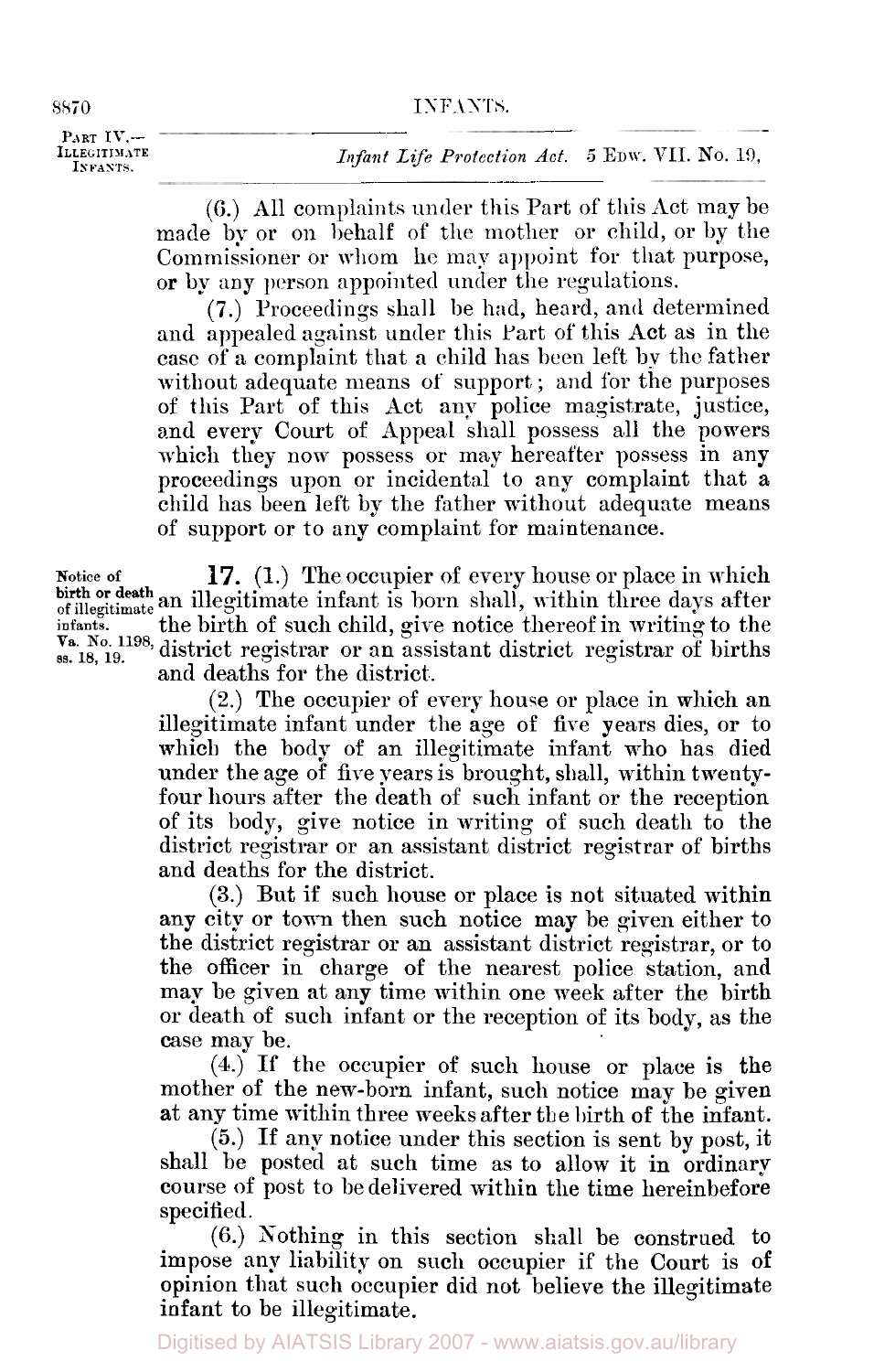**ILLEGIYIMAYE INFANTS PART IV.-** 

(7.) Nothing in this section shall be construed to repeal or otherwise affect—

- *(a)* The provisions of '' *The Registration of Births Deaths and Marriages Act of* **1855** "\* ; or
- *(h)* The provisions of this Act hereinbefore contained, whereby persons registered under this Act are required to give notice of the death of infants in their care or charge.

### PART V.-GENERAL.

**PART** V.- **GENERAL.** 

against this Act shall, if such person is registered under against this against this 18. The name of every person convicted of any offence of **funders** this Act, be at once removed from the register, and the **registered.**  registration of every such person and of the nursing home  $V_a$ . No. 1198, of such person shall be thereby cancelled.

- No person convicted of  $-$ 
	- $(a)$  Retaining in or receiving into his care or charge any infant under the age of three years contrary to any provision of this Act ; or
	- *(b)* Neglecting to give notice of the death of an infant as required by this Act-

shall at any time thereafter be registered under this Act.

**19.** Any person who makes any false representation, or **Forgery of c** forges any certificate, or makes use of any forged certificate  $\mathbf{v}_a$ . No. 1198, knowing it to be forged, with intent to obtain the registra- **s.** 10. tion either of such person or of any other person under this Act, or falsifies any roll kept in pursuance of this Act, or furnishes false particulars of any matter which is required to be entered in such roll, or to be otherwise furnished under this Act, shall be guilty of an offence against this Act.

In **any** prosecution under this Act a copy of or any extract from any entry in the register kept by the Commissioner, purporting to be signed by the Commissioner, shall against the defendant be *prima facie* evidence of the facts therein stated.

inspectors and other persons **as** may be necessary to carry out the provisions of this Act. **20.** The Governor in Council may appoint such **Inspectors,&c.** 

make regulations for all or any of the following purposes : $\frac{V_a}{s}$ . No. 1198,  $\frac{(1)}{s}$ .  $\frac{V_b}{s}$ .  $\frac{V_b}{s}$ .  $\frac{V_b}{s}$ .  $\frac{V_b}{s}$ .  $\frac{V_b}{s}$ .  $\frac{V_b}{s}$ .  $\frac{V_b}{s}$ .  $\frac{V_b}{s}$ .  $\frac{V_b}{s}$ .  $\frac{V_b}{s}$ .  $\frac{V_b}{s$ **21.** The Governor in Council may from time to time **Regulations.** 

(i.) The mode in which applications for registration under this Act shall be made and effected: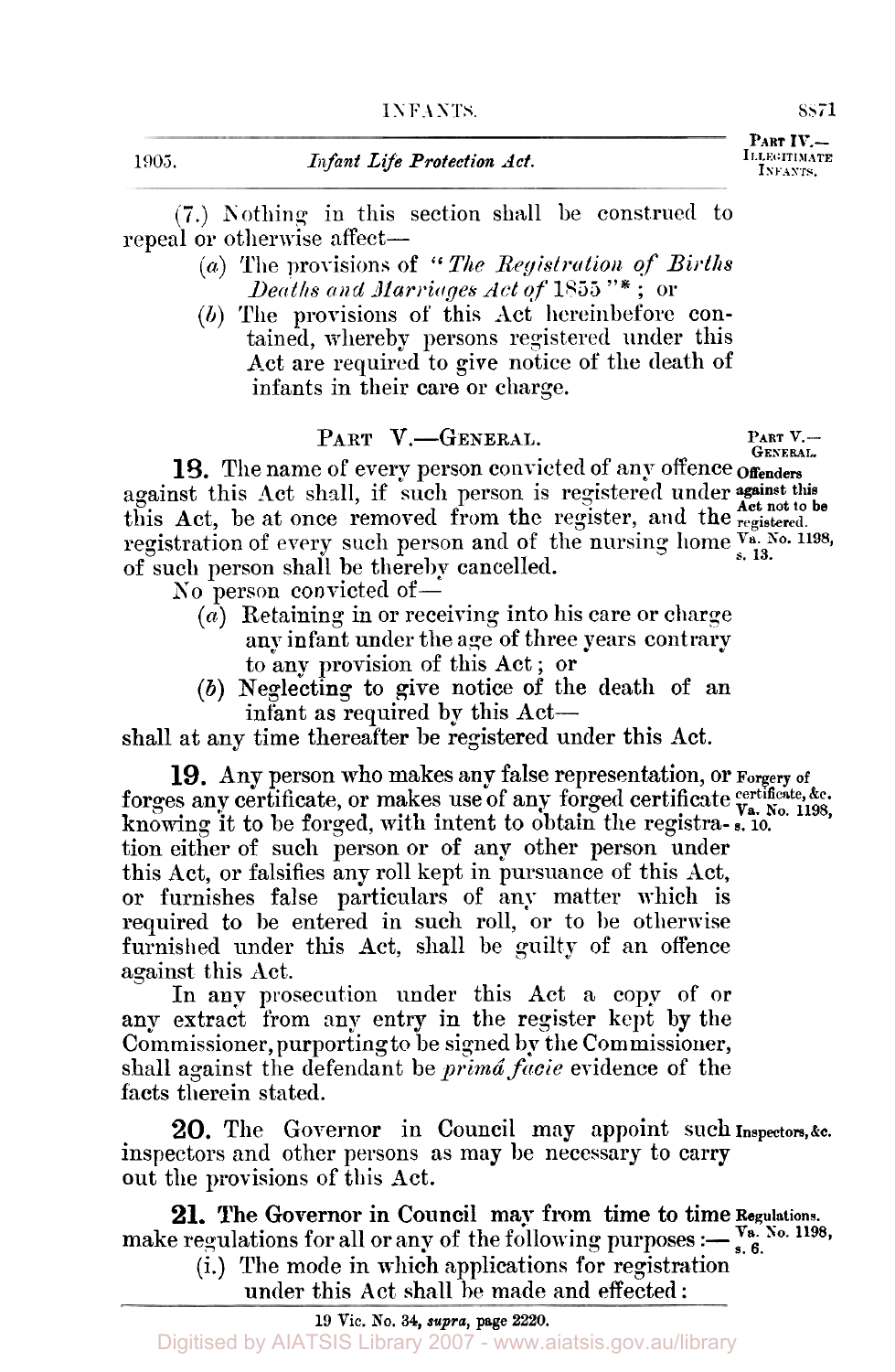**INFANTS.**<br>**PART V.--**  $\longrightarrow$ 

**Infant Life Protection Act. 5 EDW, VII. No. 19, 1905.** *Infant Life Protection Act.* **5 EDW, VII. No. 19, 1905.** 

- (ii.) The registers to be kept under this Act, and where the same shall respectively be kept;
- (iii.) The particulars to be entered in the registers, and rolls to **be** kept under this Act in addition to those hereinbefore required, and the method of keeping and verifying **such** registers and rolls ;
	- (iv.) The receipt, expenditure, and disposal of money by any clerk of petty sessions or other person ;
- **(v.)** Arranging nursing. homes into classes in such manner as seems fit, and fixing the maximum number of infants to be retained in or received into nursing homes of any particular class ;
- (vi.) Enforcing drainage and the provision of sanitary conveniences for nursing homes ; the cleansing. and limewashing at stated times of the premises ; promoting cleanliness and ventilation therein ; enforcing the giving of notices and the taking of precautions in the case of any disease likely to affect the infants; and generally **for** the good conduct of nursing homes;
- (vii.) The recovery from the persons legally responsible therefor of the costs of maintenance, clothing, and medical attendance ;
- (viii.) Regulating the inspection **from** time to time of nursing homes and infants ;
	- **(ix.)** Generally, for giving effect to this Act.

Such regulations may impose a penalty not exceeding twenty-five pounds for any breach of the same.

All such regulations shall be published in the *Gazette,*  and shall thereupon have the same effect as if they were enacted in this Act.

**Search** 22. If it be made to appear to any justice of the peace Warrant.<br>Va. No. 1198, by complaint on oath that there is reason to believe that **s. 21.** any person is offending against this Act in any house or premises, or that any provision of this Act is being infringed in any **house** or premises, such justice may issue his warrant authorising any member or members of the police force to search any house or premises therein named at any hour of the day or night for the purpose of ascertaining whether there is or has been therein or thereon an infringement of this Act.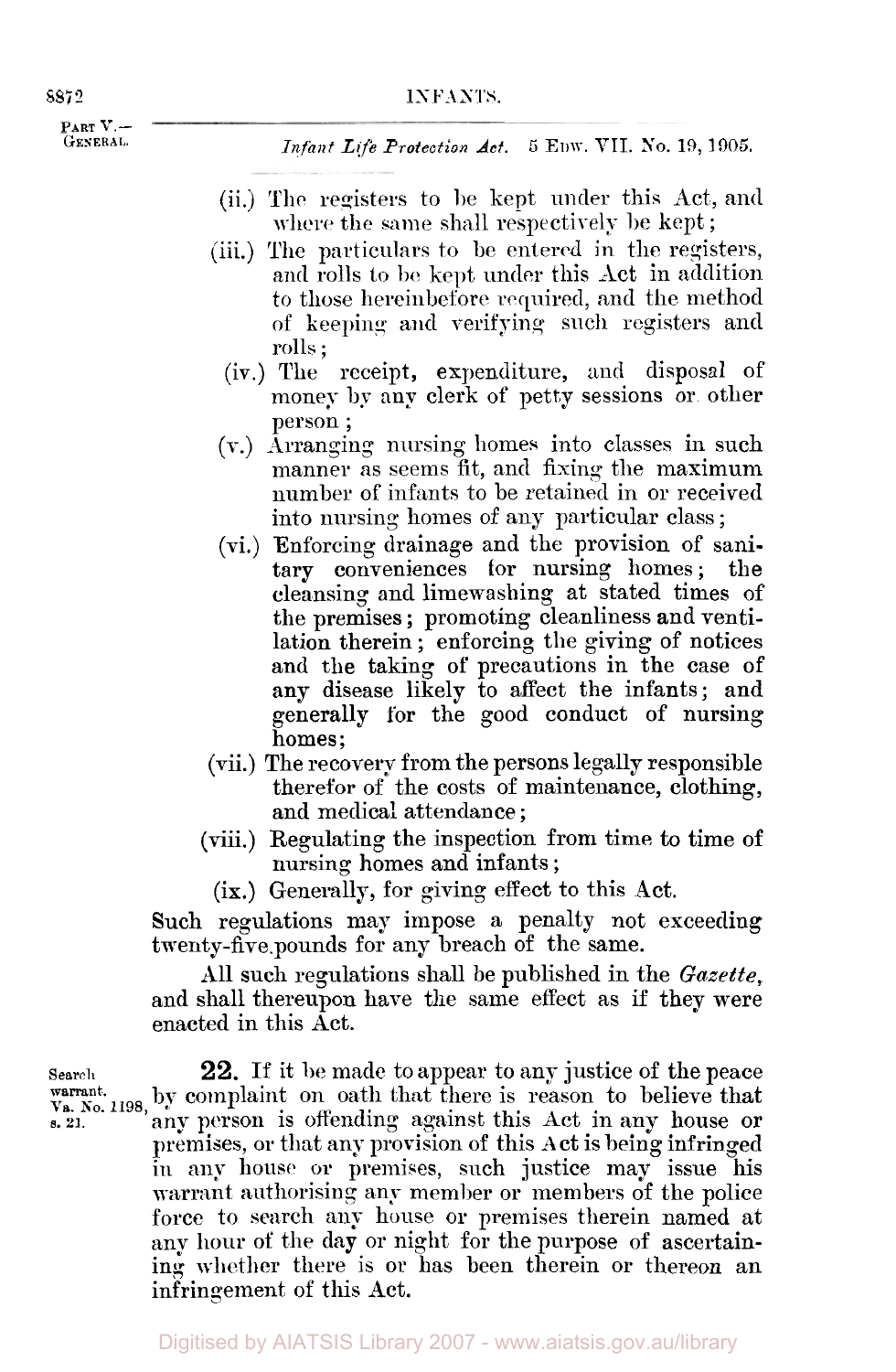# **INFANTS.** 8873<br> **PART V.-** . **PART V.-** . **PART V.-**

**5 EDW. VII.** No. 29, 1905. *Firearms Act.* **CENSER BENEVIES** 

23. Any person who by any act or omission is guilty General of any contravention of any of the provisions of this Act shall be guilty of an offence and shall be liable to a penalty not exceeding twenty-five pounds, or to be imprisoned for any period not exceeding six months.

All proceedings for offences against this Act shall, where a police magistrate is present, be heard and determined in a summary way **by** and before a police magistrate sitting alone, and in other cases by and before any two justices of the peace.

-